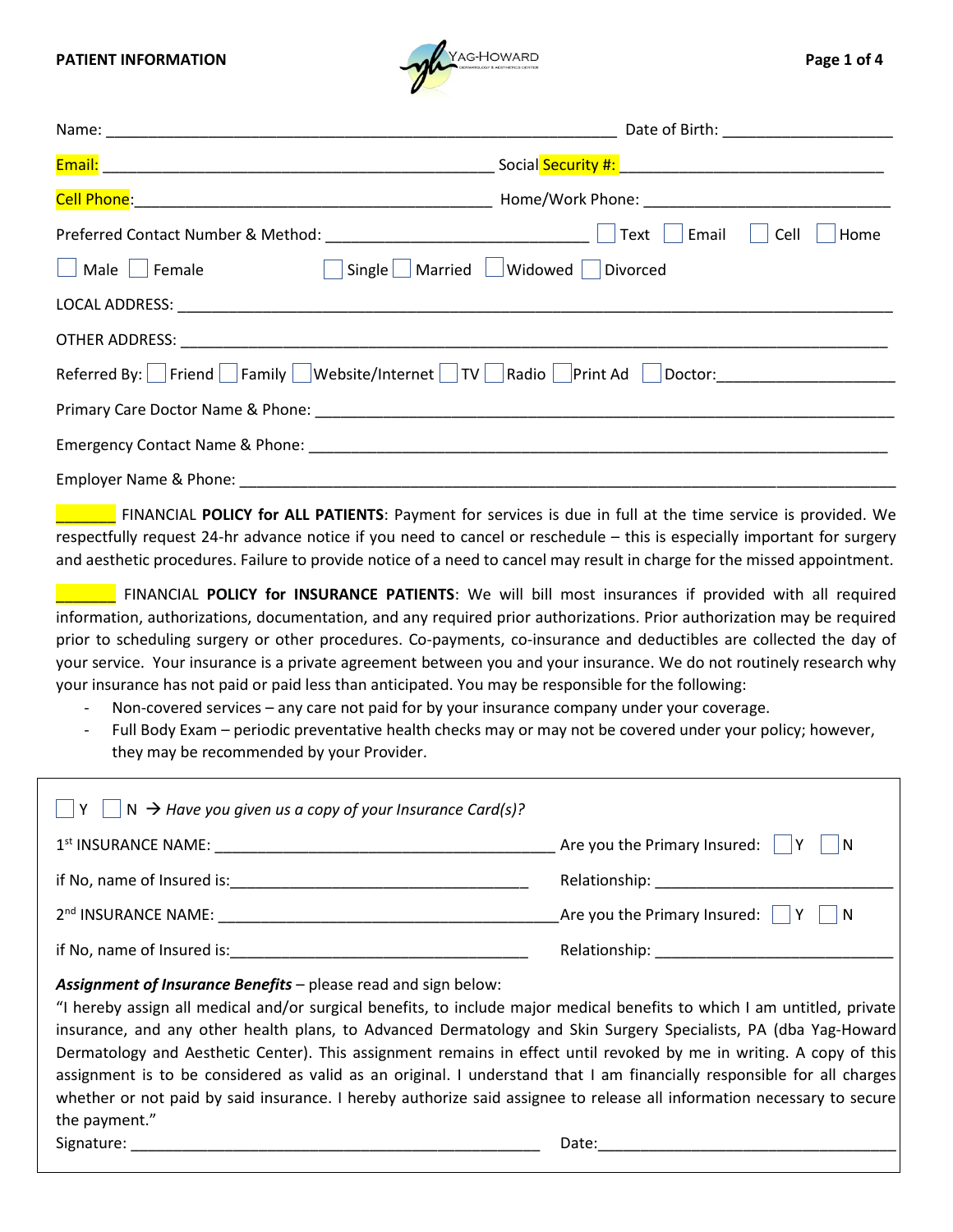

# **MEDICAL HISTORY** – please  $\checkmark$  all that apply.

| Anxiety / Depression      | <b>Heart Disease</b>     | Cancer                        | Liver Disease                                  |  |  |  |
|---------------------------|--------------------------|-------------------------------|------------------------------------------------|--|--|--|
| <b>Breathing Disorder</b> | Hypertension             | -type:                        | <b>Hepatitis</b>                               |  |  |  |
| <b>Diabetes</b>           | Stroke                   | -type:                        | Hyperthyroidism                                |  |  |  |
| Autoimmune Disease        | Defibrillator            | <b>Radiation Treatment</b>    | Hypothyroidism                                 |  |  |  |
| Lyme Disease              | Pacemaker                | <b>Bone Marrow Transplant</b> | <b>Hepatitis</b>                               |  |  |  |
| HIV / AIDS                | <b>Bleeding Disorder</b> | Arthritis                     | <b>Renal Disease</b>                           |  |  |  |
| Pigment Disorder          | Poor Wound Healing       | Joint Replacement             | Seizures                                       |  |  |  |
| Surgeries: skin /other    |                          |                               |                                                |  |  |  |
| Other:                    |                          |                               |                                                |  |  |  |
|                           |                          |                               |                                                |  |  |  |
|                           |                          |                               |                                                |  |  |  |
|                           |                          |                               | Check here if NONE of the above are applicable |  |  |  |

# **SKIN HISTORY** – please  $\checkmark$  all that apply.

| <b>Atypical Moles</b>       | Acne                       | <b>Shingles</b>      | Eczema                                         |
|-----------------------------|----------------------------|----------------------|------------------------------------------------|
| <b>Basal Cell Carcinoma</b> | AKs (Actinic Keratosis)    | <b>Genital Warts</b> | Psoriasis                                      |
| Squamous Cell Carcinoma     | <b>Blistering Sunburns</b> | <b>Cold Sores</b>    | <b>Scalp Conditions</b>                        |
| Melanoma                    | Poor Wound Healing         |                      |                                                |
| Other:                      |                            |                      |                                                |
|                             |                            |                      |                                                |
|                             |                            |                      |                                                |
|                             |                            |                      | Check here if NONE of the above are applicable |

#### **MELANOMA HISTORY:**

| Location | When | From Whom May We Request Records?                                            |
|----------|------|------------------------------------------------------------------------------|
|          |      |                                                                              |
|          |      |                                                                              |
|          |      |                                                                              |
|          |      | $\sqrt{\textsf{Check}}$ here if NONE of the above are applicable $\parallel$ |

## **MEDICATION & VITAMIN HISTORY:** -- please list what you are taking, dosage strengths and how often.

| We can attach your list if you brought it. |                                                       |
|--------------------------------------------|-------------------------------------------------------|
|                                            |                                                       |
|                                            |                                                       |
|                                            |                                                       |
|                                            |                                                       |
|                                            |                                                       |
|                                            | <mark>Check here if NO medications or vitamins</mark> |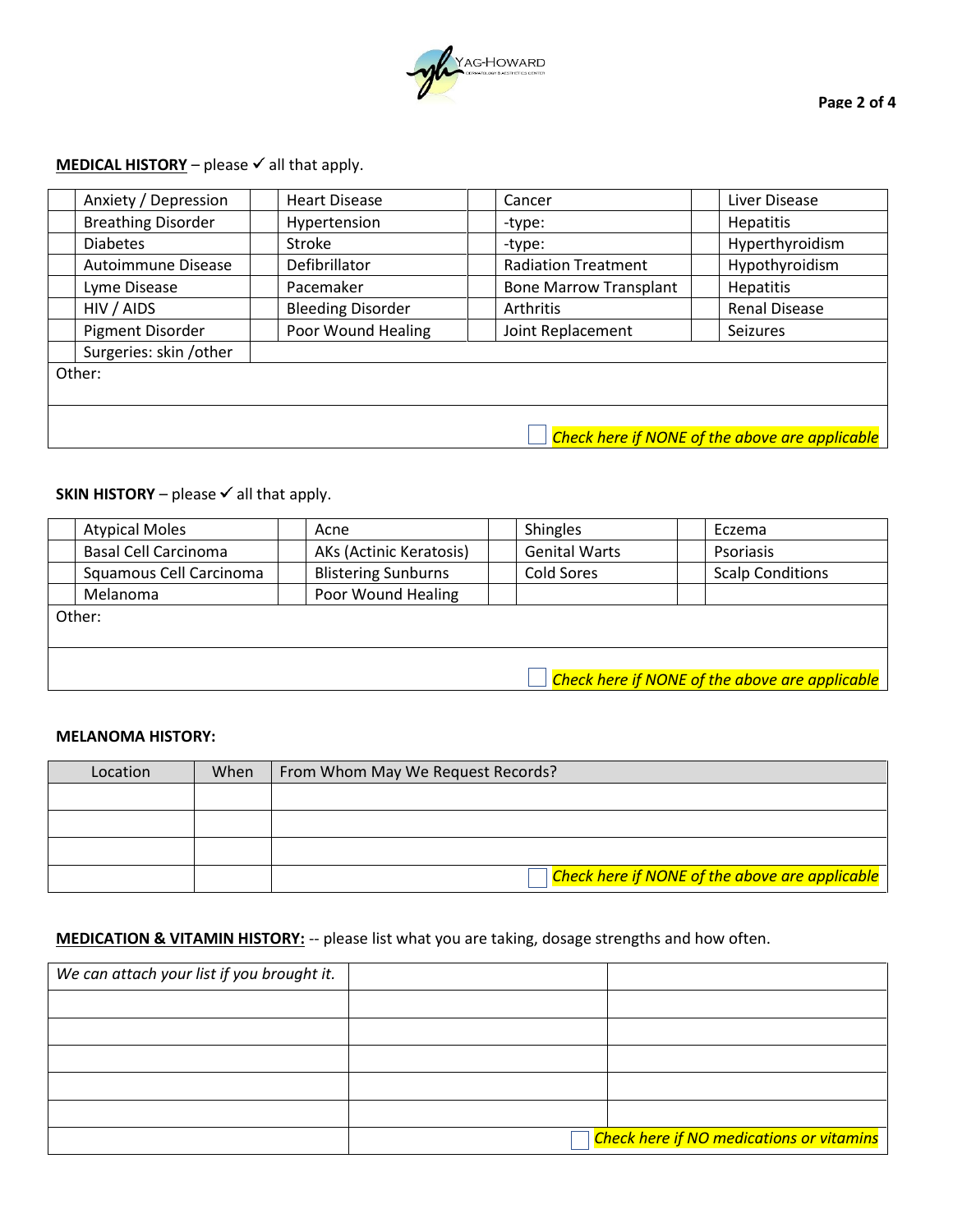| <b>ALLERGIES:</b> |  |                                   |
|-------------------|--|-----------------------------------|
|                   |  | <b>Check here if NO ALLERGIES</b> |
| <b>PHARMACY:</b>  |  |                                   |

Name/Location: \_\_\_\_\_\_\_\_\_\_\_\_\_\_\_\_\_\_\_\_\_\_\_\_\_\_\_\_\_\_\_\_\_\_\_\_\_\_\_\_\_\_\_\_\_\_ Phone: \_\_\_\_\_\_\_\_\_\_\_\_\_\_\_\_\_\_\_\_\_\_\_\_\_\_\_\_\_\_\_\_

|                           | <b>Decline</b> | <b>YES</b> | <b>NO</b> |                            |
|---------------------------|----------------|------------|-----------|----------------------------|
| Sun / UV Exposure         |                |            |           | Driving restrictions       |
| Wear sunglasses           |                |            |           | Feel safe at home          |
| Use sunscreen (SPF#       |                |            |           | Use illicit drugs          |
| Use tanning beds          |                |            |           | Sexual Activity            |
| Tobacco                   |                |            |           | Safe sex                   |
|                           |                |            |           | Multiple partners          |
| Number of packs per day   |                |            |           | <b>Alcohol Consumption</b> |
| Quit? When?               |                |            |           | Frequency per week?        |
| <b>Exercise of Choice</b> |                |            |           | Episodes of 5 or more      |
|                           |                |            |           | drinks per day in one y    |

# **SOCIAL HISTORY I – Important for care and treatment**: **SOCIAL HISTORY II – Federally required for health record**:

| Decline | <b>YES</b>                                           | NO |                            | Decline | <b>YES</b> | <b>NO</b> |  |
|---------|------------------------------------------------------|----|----------------------------|---------|------------|-----------|--|
|         |                                                      |    | Driving restrictions       |         |            |           |  |
|         |                                                      |    | Feel safe at home          |         |            |           |  |
|         |                                                      |    | Use illicit drugs          |         |            |           |  |
|         |                                                      |    | <b>Sexual Activity</b>     |         |            |           |  |
|         |                                                      |    | Safe sex                   |         |            |           |  |
|         |                                                      |    | Multiple partners          |         |            |           |  |
|         |                                                      |    | <b>Alcohol Consumption</b> |         |            |           |  |
|         |                                                      |    | Frequency per week?        |         |            |           |  |
|         |                                                      |    | Episodes of 5 or more      |         |            |           |  |
|         |                                                      |    | drinks per day in one year |         |            |           |  |
|         | Check here if you DECLINE to provide ANY information |    |                            |         |            |           |  |

# **FAMILY HISTORY** – and relationship to you – parent(s), sibling(s) or grandparent(s):

| Cancer<br>(types) | <b>Skin Conditions</b> |                                                         |
|-------------------|------------------------|---------------------------------------------------------|
|                   | <b>Heart Disease</b>   |                                                         |
| Melanoma          | <b>Diabetes</b>        |                                                         |
| OTHER:            |                        | <mark>Check here if NO family history of illness</mark> |

### **HIPAA CONSENT** (Health Insurance Portability and Accountability Act of 1996)**:**

In connection with the medical services that I am receiving from Yag-Howard Dermatology Center and its medical staff, I hereby authorize Yag-Howard Dermatology Center, its practitioners, and their respective agents to disclose any and all information concerning my medical condition and treatment (including, but not limited to super-confidential information concerning sexually transmitted diseases, mental health, chemical dependence, DNA samples or analyses, or other such information), including copies of applicable hospital and medical records to:

- A. any third party payor covering the medical services of the patient;
- B. other health care professionals and institutions involved in the delivery of health care to the patient;
- C. the proponent of any legally sufficient subpoena, or in response to a court order;
- D. employees and agents of the practice, to the degree necessary to facilitate the provision of health care operations, services and payment for such services;
- E. pharmacies; and
- F. as otherwise required by law.

Signature: \_\_\_\_\_\_\_\_\_\_\_\_\_\_\_\_\_\_\_\_\_\_\_\_\_\_\_\_\_\_\_\_\_\_\_\_\_\_\_\_\_\_\_